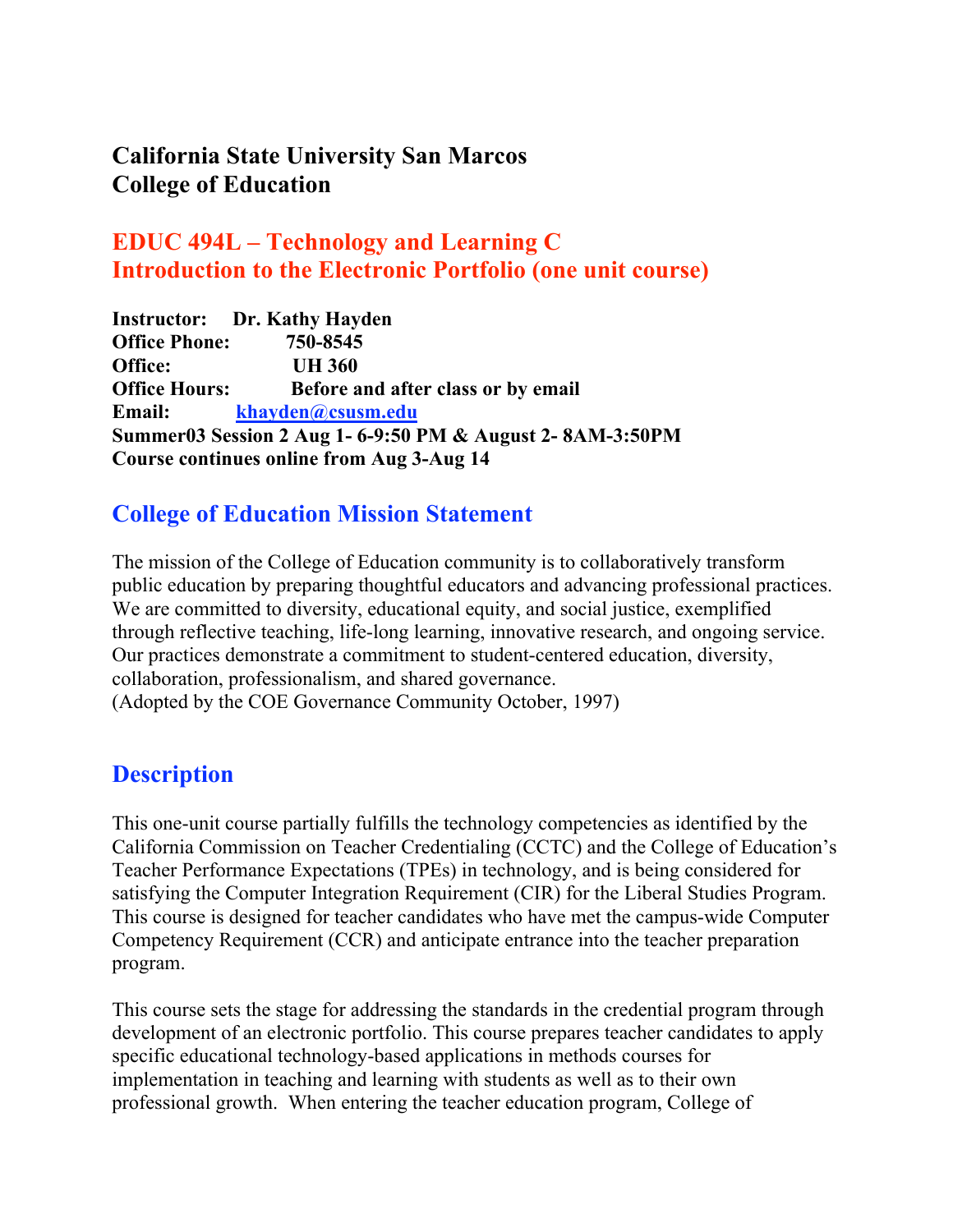Education faculty assume teacher candidates have competency in the applications covered in this course, and, therefore, will make assignments requiring teacher candidates to apply these skills. **Students are required to complete the additional two one-unit technology components of 494 in addition to successful completion of this course or provide evidence through the waiver process posted on the College of Education web site.**

# **Teacher Performance Expectation (TPE) Competencies**

This course is designed to help teachers seeking the Multiple and Single Subjects Credential to develop the skills, knowledge, and attitudes necessary to assist schools and districts in implementing an effective program for all students. The successful candidate will be able to merge theory and practice in order to realize a comprehensive and extensive educational program for all students. The following TPEs are addressed in this course:

Primary Emphasis

TPE 14 CSUSM Educational Technology (Based on ISTE NETS: see below)

Secondary Emphasis:

- TPE 4 Making Content Accessible
- TPE 5 Student Engagement
- TPE 6 Developmentally Appropriate Teaching Practices
- TPE 7 Teaching English Language Learners
- TPE 12 Professional, legal and ethical
- TPE 13 Professional Growth

# **National Educational Technology Standards for Teachers (NETS-T)**

Teaching Performance Expectation (TPE 14) is based on ISTE NETS (See www.iste.org) for detailed information). This course focuses on ISTE NETS I, V, and VI:

I. TECHNOLOGY OPERATIONS AND CONCEPTS.

Teachers demonstrate a sound understanding of technology operations and concepts. Teachers:

- A. Demonstrate introductory knowledge, skills, and understanding of concepts related to technology (as described in the ISTE National Education Technology Standards for Students).
- B. Demonstrate continual growth in technology knowledge and skills to stay abreast of current and emerging technologies.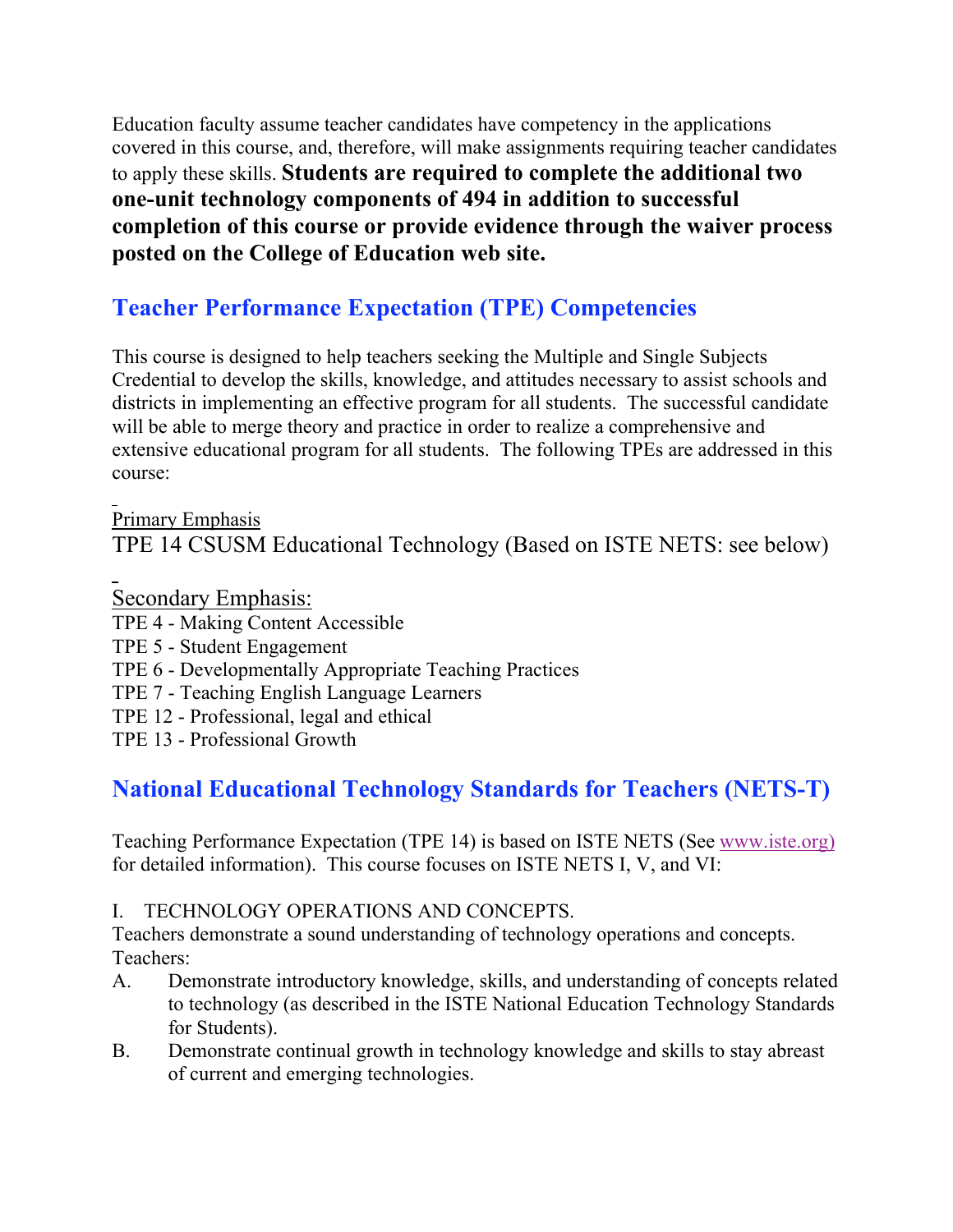#### V. PRODUCTIVITY AND PROFESSIONAL PRACTICE.

Teachers use technology to enhance their productivity and professional practice. Teachers:

- A. Use technology resources to engage in ongoing professional development and lifelong learning.
- B. Continually evaluate and reflect on professional practice to make informed decisions regarding the use of technology in support of student learning.
- C. Apply technology to increase productivity.
- D. Use technology to communicate and collaborate with peers, parents, and the larger community in order to nurture student learning.

#### VI. SOCIAL, ETHICAL, LEGAL, AND HUMAN ISSUES.

Teachers understand the social, ethical, legal, and human issues surrounding the use of technology in PK-12 schools and apply those principles in practice. Teachers:

- A. Model and teach legal and ethical practice related to technology use.
- B. Apply technology resources to enable and empower learners with diverse backgrounds, characteristics, and abilities.
- C. Identify and use technology resources that affirm diversity.
- D. Promote safe and healthy use of technology resources.
- E. Facilitate equitable access to technology resources for all students.

### **Course Objectives**

Teacher candidates will demonstrate competency in:

Setting up an electronic portfolio for completion in the CSUSM teachercredentialing program.

#### **Prerequisites**

The prerequisite for this course is completion of the campus-wide computer competency requirement. This can be fulfilled by successful completion of one of the following:

Taking the CSUSM CCR assessment or equivalent course OR

Completion of an approved computer literacy course at the community college level.

494 A and B or equivalent

# **Required Texts**

NOTE: It is not necessary to purchase the educational software, as much of the specific software titles are available on the Web in demo-version.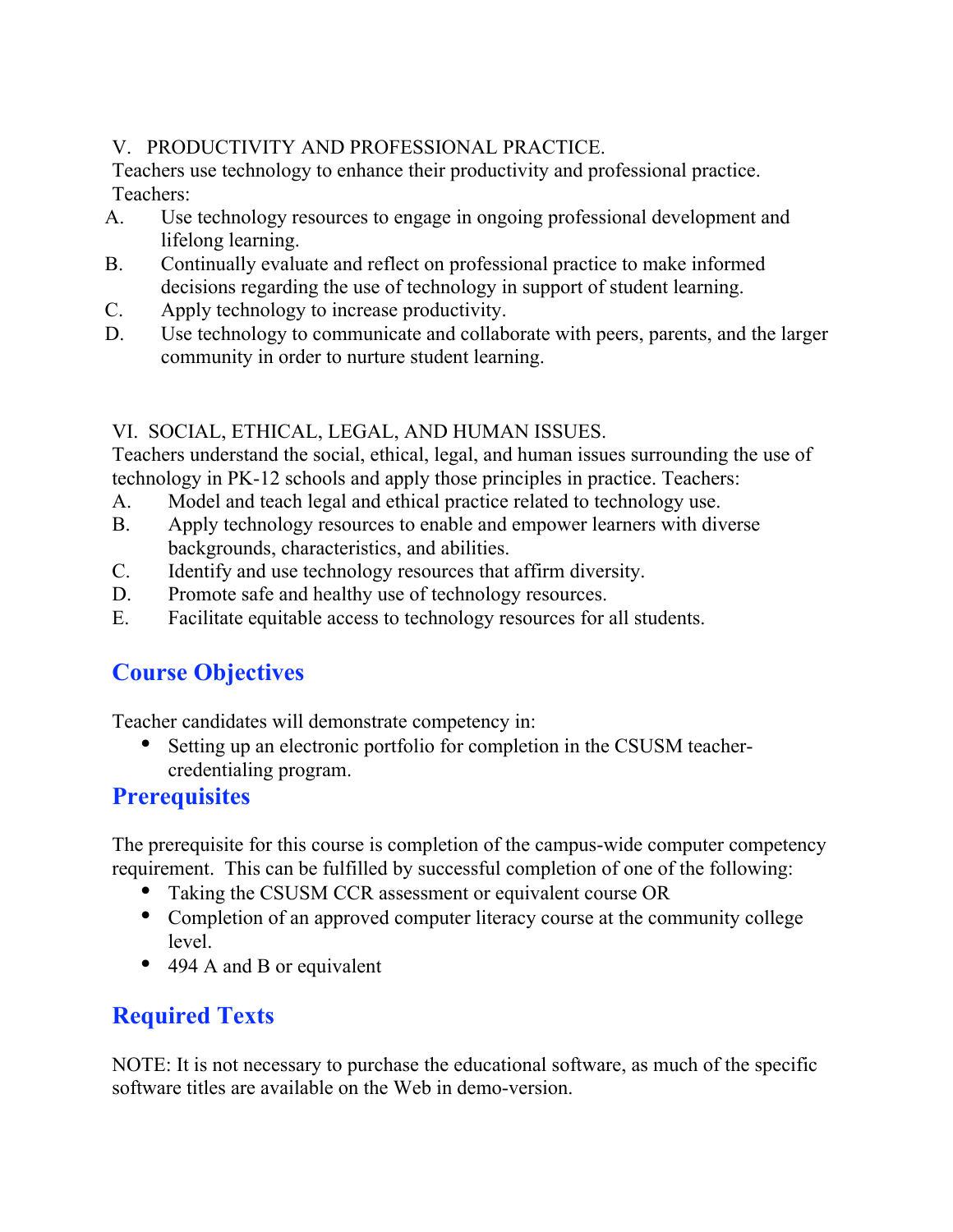- A. One zip disk or a key-drive
- B. At least two CD-R or CD-RW

C. *Teachers Discovering Computers: Integrating Technology into the Classroom (2nd edition)* Authors: Shelley & Cashman

This is a resource text that contains skill building information in the context of how a teacher can use the skills in teaching. There is a very information-rich, publisherprovided Web site associated with the text that provides additional practice and links to other resources. Supporting Web site: www.scsite.com/tdc2/

#### D. ISTE, *Connecting Curriculum and Technology*

This is a volume produced by the professional association that contains the educational technology standards for students at all levels as well as sample lessons on how that standards can be implemented in teaching content. This book will be referred to in other CSUSM-COE courses. Supporting Web site www.iste.org

In order to successfully complete this course, the assignments must be completed at an acceptable level noted on assignment rubrics. In addition to the assignments described below, performance assessment on the teacher candidate's ability to perform tasks using the software will be assessed. Because the content of this course contributes to passage of multiple TPEs, successful completion is imperative. Failure to successfully complete this course will prohibit a teacher candidate from continuing in the program beyond the first semester. The percentage of weight of each assignment is noted next to the description of the topic.

# **COE Attendance Policy**

*Due to the dynamic and interactive nature of courses in the College of Education, all students are expected to attend all classes and participate actively. At a minimum, students must attend more than 80% of class time, or s/he may not receive a passing grade for the course at the discretion of the instructor. Individual instructors may adopt more stringent attendance requirements. Should the student have extenuating circumstances, s/he should contact the instructor as soon as possible.*

A good student is one who adheres to standards of dependability and promptness. If more than two hours of class sessions are missed or there is tardiness (or leave early) the teacher candidate cannot receive an A. If more than two class sessions are missed the grade earned cannot exceed a C. Late assignments will be penalized by a 5% deduction in points for each weekday late. After one week, late assignments receive no credit. If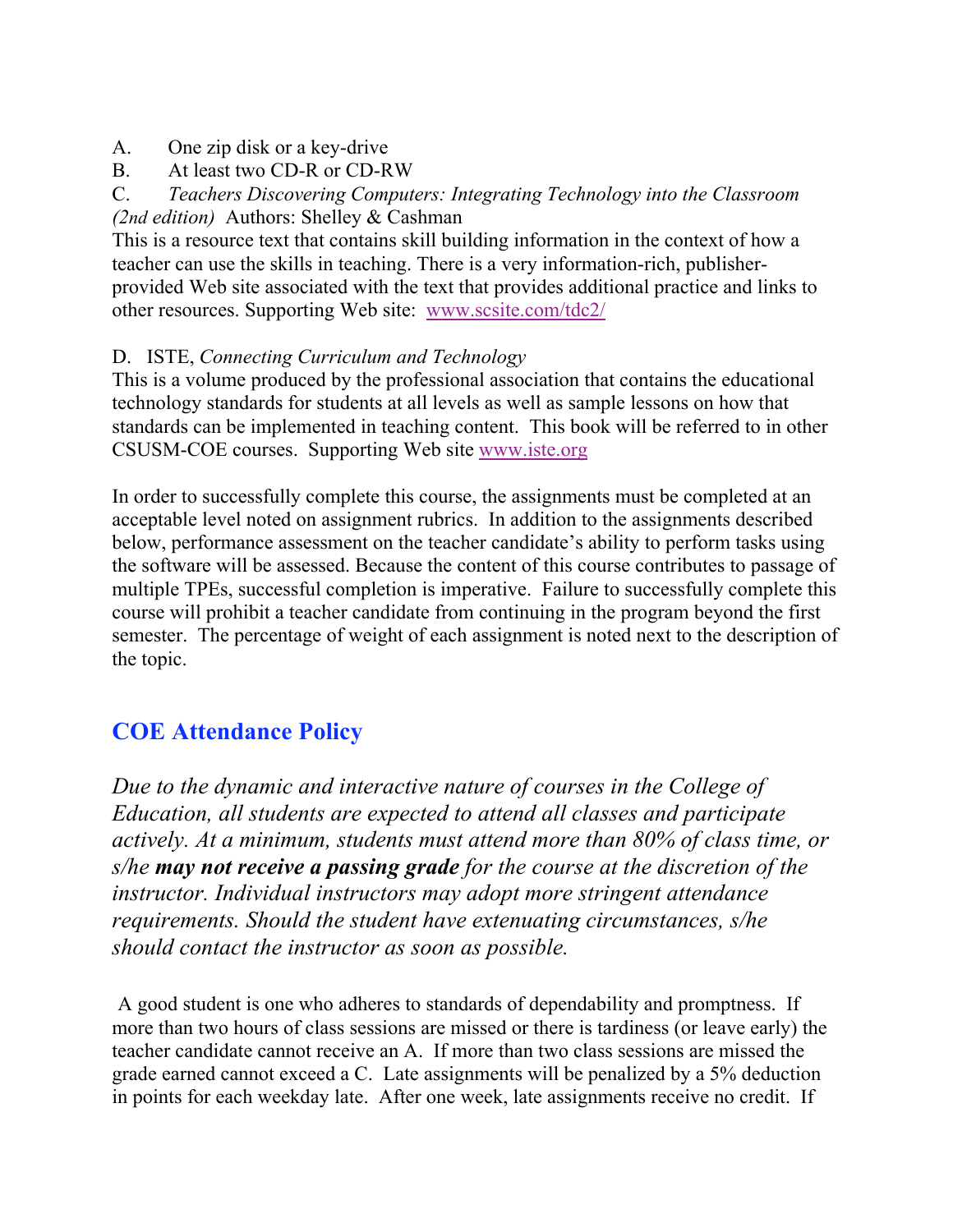extraordinary circumstances occur, please make an appointment with the instructor. Remember that communication is the key to success.

# **Plagiarism and Cheating**

Please be sure to read and understand the university policy on plagiarism and cheating, as it will be strictly enforced. Academic dishonestly will not be tolerated and will result in a failing grade for this course and will be reported to the University.

# **Authorization to Teach English Language Learners**

The CSUSM credential program has been specifically designed to prepare teachers for the diversity of languages often encountered in California public school classrooms. The authorization to teach English learners is met through the infusion of content and experiences within the credential program as well as additional coursework. Students successfully completing this program receive a credential with authorization to teach English learners. (Approved by CCTC in SB2042 Program Standards, August 2002)

# **Disabled Student Services**

Students with disabilities who require academic accommodations must be approved for services by providing appropriate and recent documentation to the Office of Disabled Student Services (DSS). This office is located in Craven Hall 5205 and can be contacted by phone at (760)750-4905, or TDD (760)750-4909. Students authorized by DSS to receive accommodations should meet with the instructor during office hours or by appointment.

| <b>Assignment</b> | <b>Description</b>                                                      | Percent |
|-------------------|-------------------------------------------------------------------------|---------|
|                   |                                                                         | 0f      |
|                   |                                                                         | Grade   |
| Copyright         | The purpose of this assignment is to become familiar with fair use and  | 5       |
|                   | copyright laws, and use of appropriate APA format and citations.        |         |
|                   | Students will share their learning after becoming knowledgeable about   |         |
|                   | various issues related to ISTE NETS for Teachers, Standard VI.          |         |
| Journal           | Students reflect on course readings and activities from the textbook    | 10      |
|                   | website that supports concepts related to the ISTE standards. Entries   |         |
|                   | are made to the journal weekly throughout the course and are            |         |
|                   | submitted at midterm and near the end of the course for credit.         |         |
| Quiz              | An assessment of skills and knowledge from readings and class           | 15      |
|                   | activities following the first half of the session.                     |         |
| <b>CTAP</b>       | This assessment provides teacher candidates with a look at their skills | 10      |

EDUC 494L Course Assignments and Weight for Course Grades